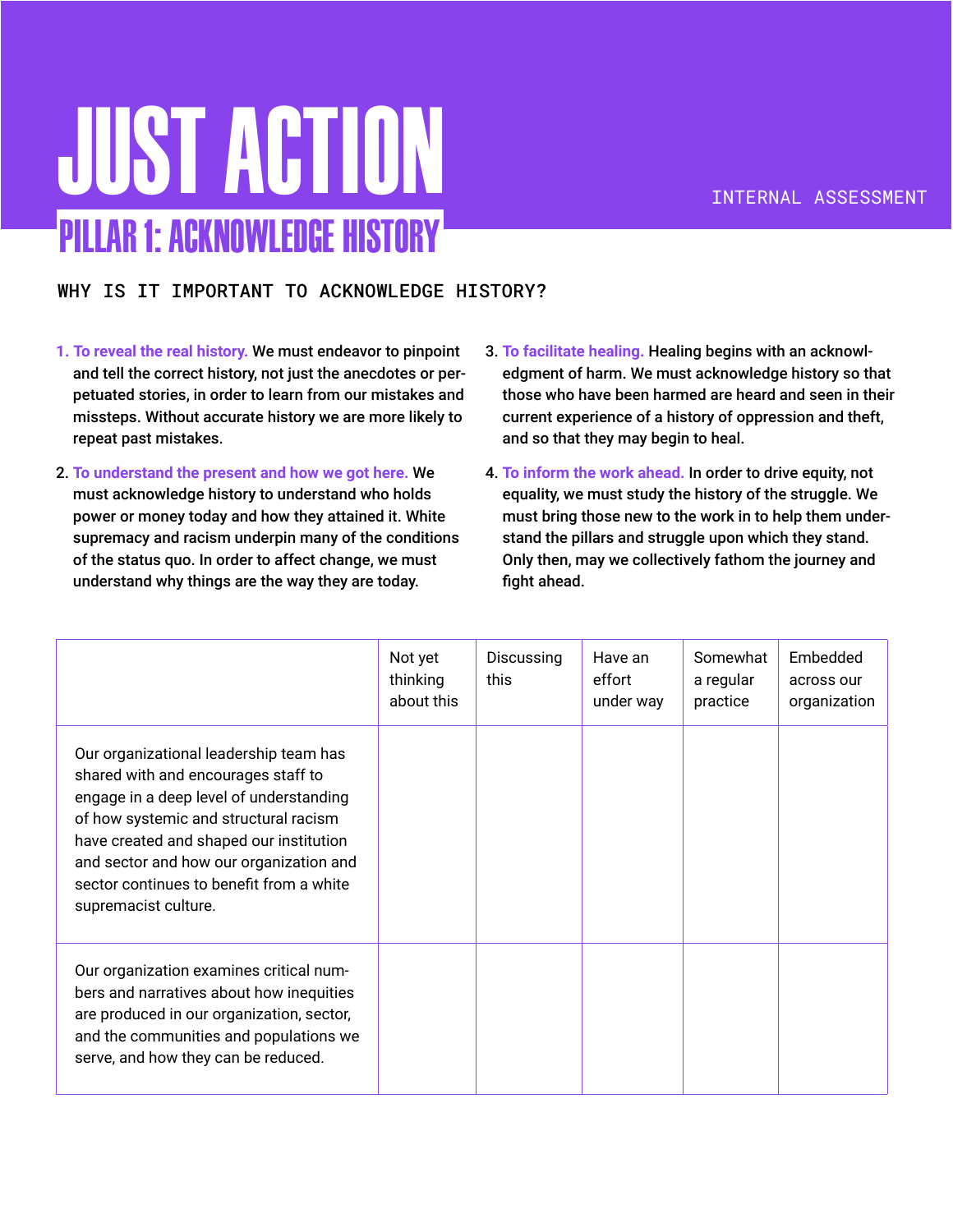### Pillar 1: Acknowledge History Contintued

|                                                                                                                                                                                                                                                                                                                                                                                                                          | Not yet<br>thinking<br>about this | Discussing<br>this | Have an<br>effort<br>under way | Somewhat<br>a regular<br>practice | Embedded<br>across our<br>organization |
|--------------------------------------------------------------------------------------------------------------------------------------------------------------------------------------------------------------------------------------------------------------------------------------------------------------------------------------------------------------------------------------------------------------------------|-----------------------------------|--------------------|--------------------------------|-----------------------------------|----------------------------------------|
| Our organizational culture publicly, spe-<br>cifically, and explicitly acknowledges past<br>direct and indirect harms to Black, Indige-<br>nous, and other people of color or racial-<br>ized groups.                                                                                                                                                                                                                    |                                   |                    |                                |                                   |                                        |
| Our organization actively and routine-<br>ly examines the ways in which we are<br>upholding or dismantling white supremacy<br>culture in our hiring practices, internal poli-<br>cies, business practices, and organization-<br>al norms and continuously works towards<br>dismantling inequitable practices.                                                                                                            |                                   |                    |                                |                                   |                                        |
| Our organizational leadership team has<br>publicly committed to the struggle of dis-<br>mantling racism.                                                                                                                                                                                                                                                                                                                 |                                   |                    |                                |                                   |                                        |
| Our organization fosters a sense of com-<br>munity care, repair, and redress, acknowl-<br>edges that racism is a traumatic experi-<br>ence, and provides resources to staff to<br>support them in this work (mental health<br>professionals, ombudspersons, healing<br>spaces, etc.).                                                                                                                                    |                                   |                    |                                |                                   |                                        |
| Our organization engages in restorative<br>practices rather than punitive responses to<br>staff that face difficulty following organi-<br>zational policies.                                                                                                                                                                                                                                                             |                                   |                    |                                |                                   |                                        |
| Our organization has a policy that prohib-<br>its retaliation against staff (i.e. placed on<br>performance plans, had job duties reas-<br>signed to create discomfort for the em-<br>ployee, given additional responsibilities to<br>their role to lead equity work with no pay<br>and no power, etc.) who have been vocal<br>about the origins and continuing inequities<br>in organizational culture and/or practices. |                                   |                    |                                |                                   |                                        |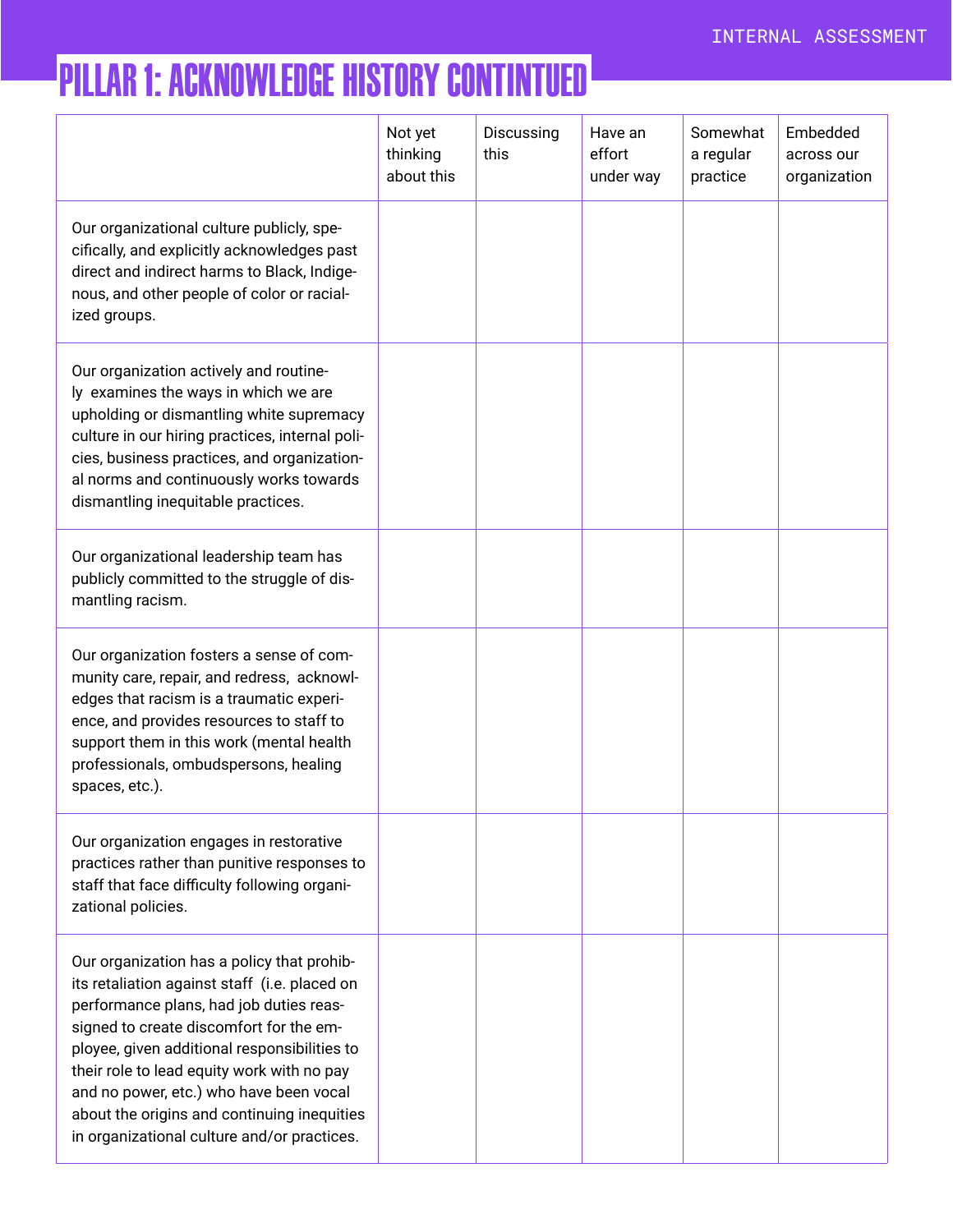### Pillar 1: Acknowledge History Contintued

1. How have systemic and structural racism shaped how Money is distributed, how Narratives are shaped, and how Policy is created?

2. How has or does our organization and sector harm/harmed communities? How did/does that happen? Who is/was involved? What did/does that look like?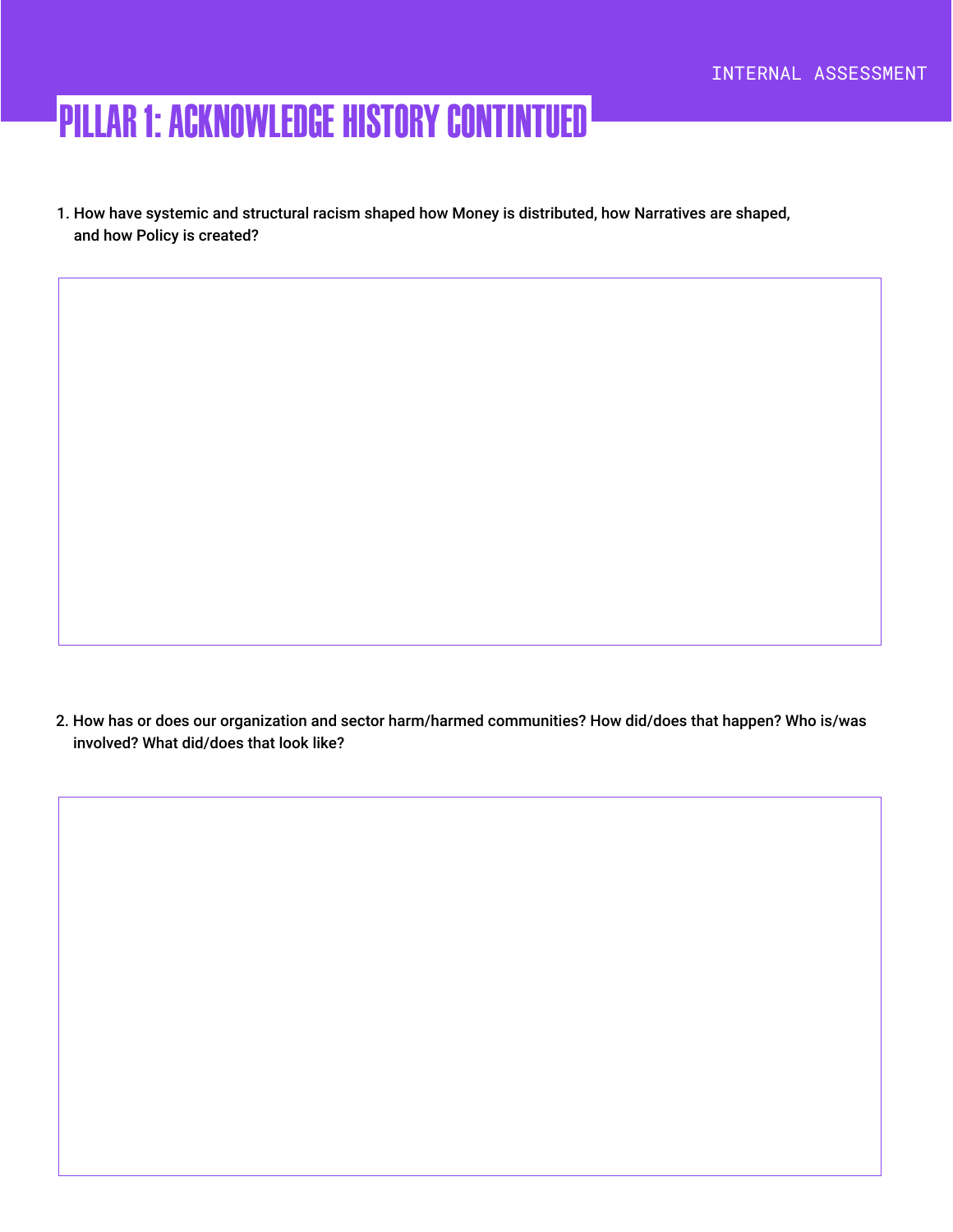# **JUST ACTION** Pillar 2: Shift Power

#### WHAT WE MEAN BY SHIFT POWER

Power is neither fixed nor finite; it can be shared, shifted, generated, and wielded. It can have negative and positive connotations, as well. So when we talk about shifting power here, we are referring to the intentional act(s) of intervening in the imbalances of decision making power. Power is held by those who make policy, shape narratives, and

manage the flows of money; but this power can and should be shared with and redistributed to those closest to the impact of those decisions. Think about the power dynamics in your organization and how they may be perpetuating the status quo in ways that cause harm to your colleagues, partners, and the communities you serve.

|                                                                                                                                                                                                                                                           | Not yet<br>thinking<br>about this | Discussing<br>this | Have an<br>effort<br>under way | Somewhat<br>a regular<br>practice | Embedded<br>across our<br>organization |
|-----------------------------------------------------------------------------------------------------------------------------------------------------------------------------------------------------------------------------------------------------------|-----------------------------------|--------------------|--------------------------------|-----------------------------------|----------------------------------------|
| Our organization has full participation<br>and shares decision-making power with<br>groups that have been harmed or mar-<br>ginalized by our organization or sector<br>when determining our mission, structure,<br>constituency, policies, and practices. |                                   |                    |                                |                                   |                                        |
| Our organization, consistently as a form<br>of its culture, implements inclusive and<br>equitable structures, policies, and practic-<br>es with participatory decision making and<br>other forms of power sharing on all levels<br>of the organization.   |                                   |                    |                                |                                   |                                        |
| Our organization is actively engaged<br>in restorative actions for the harms it<br>has caused to historically-marginalized<br>groups.                                                                                                                     |                                   |                    |                                |                                   |                                        |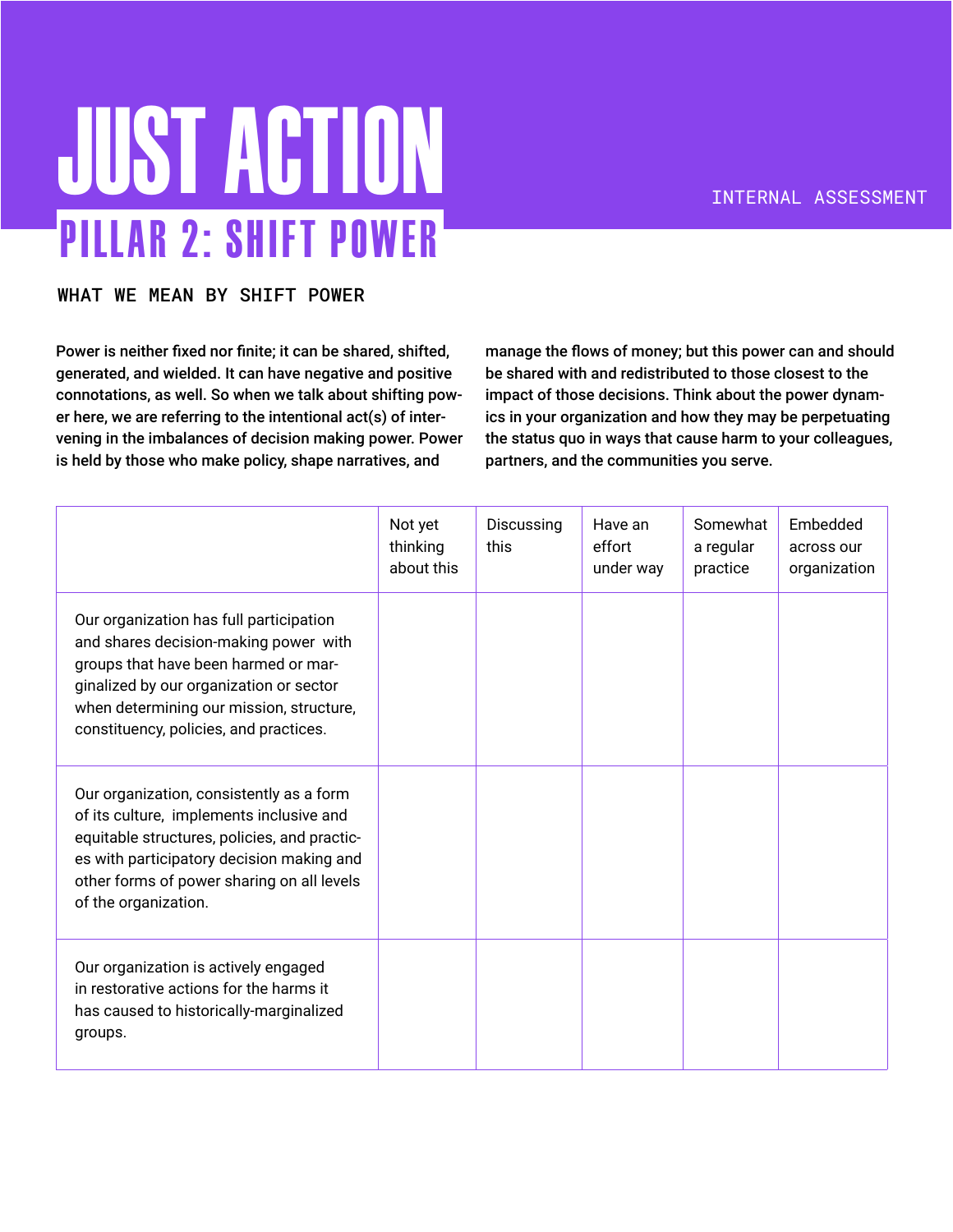## Pillar 2: Shift Power continued

|                                                                                                                                                                                                                                                                                                                                                                                                                         | Not yet<br>thinking<br>about this | Discussing<br>this | Have an<br>effort<br>under way | Somewhat<br>a regular<br>practice | Embedded<br>across our<br>organization |
|-------------------------------------------------------------------------------------------------------------------------------------------------------------------------------------------------------------------------------------------------------------------------------------------------------------------------------------------------------------------------------------------------------------------------|-----------------------------------|--------------------|--------------------------------|-----------------------------------|----------------------------------------|
| Our organization embeds equity into vari-<br>ous facets of our organization to ensure<br>major organizational decisions, includ-<br>ing budgets, hiring and promotion, and<br>strategic planning are oriented towards<br>reducing racial disparities and harm and<br>promoting racial equity.                                                                                                                           |                                   |                    |                                |                                   |                                        |
| Our organization allocates membership<br>slots in the governing body of the orga-<br>nization to groups who have historically<br>been harmed by our sector.                                                                                                                                                                                                                                                             |                                   |                    |                                |                                   |                                        |
| Our organization allocates concrete roles<br>to members of groups which have histori-<br>cally been harmed by our sector to review<br>the organization's compliance with these<br>equity standards.                                                                                                                                                                                                                     |                                   |                    |                                |                                   |                                        |
| Our organization works closely with<br>groups outside of our organization and<br>prioritizes their input and guidance related<br>to major decisions around resource<br>allocations and impacts of our work in an<br>effort to achieve more racially equitable<br>outcomes.                                                                                                                                              |                                   |                    |                                |                                   |                                        |
| Our organization has a policy that prohib-<br>its retaliation against staff (i.e. placed<br>on performance plans, had job duties<br>reassigned to create discomfort for the<br>employee, given additional responsibilities<br>to their role to lead equity work with no<br>pay and no power, etc.) who have been<br>vocal about the origins and continuing<br>inequities in organizational culture and/or<br>practices. |                                   |                    |                                |                                   |                                        |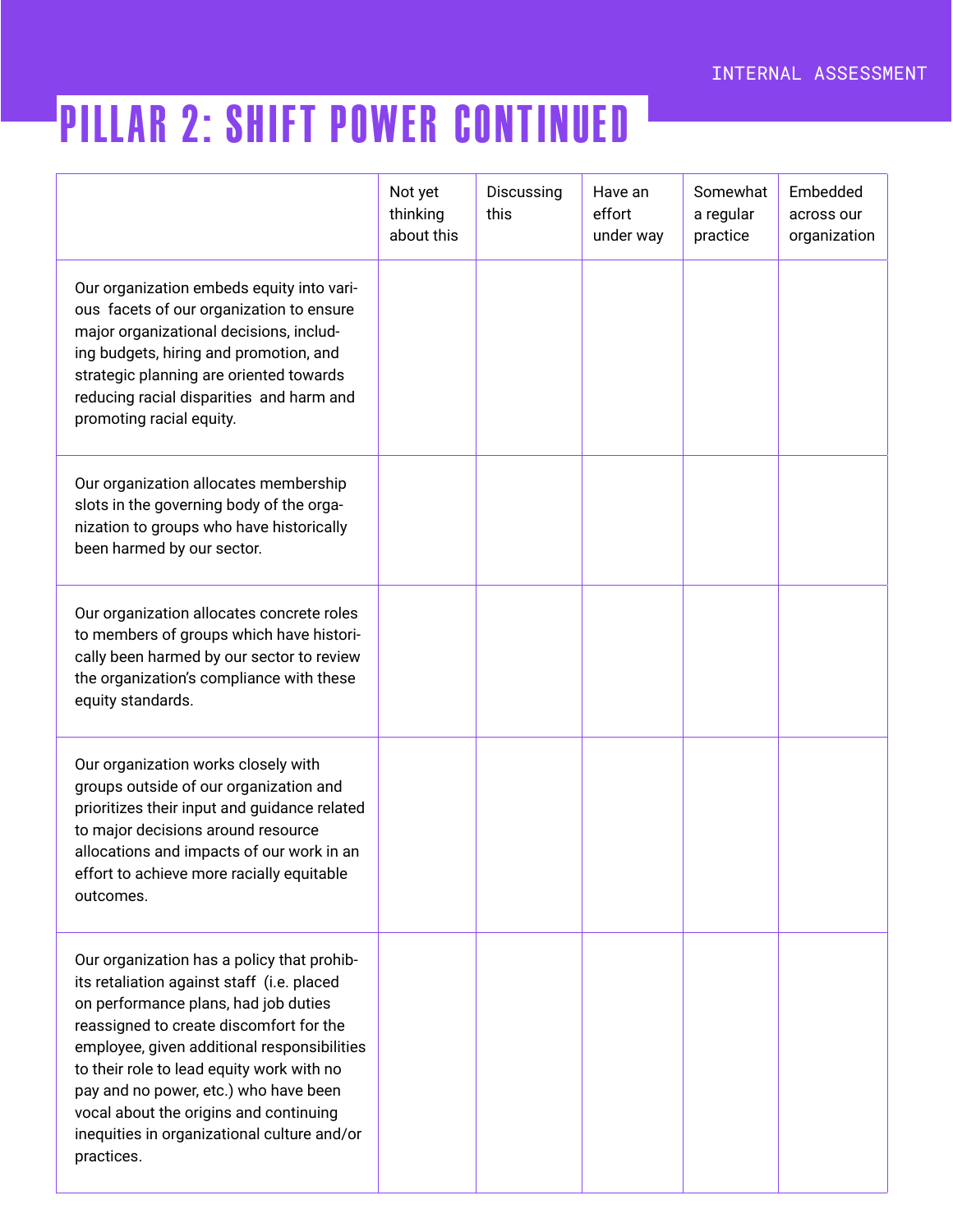## Pillar 2: Shift Power continued

1. What would it look like to shift power to groups that have been historically marginalized or harmed by the way Money is distributed, Narratives are shaped and shared, and Policy is created in our institution? How does this transform the distribution of power and resources?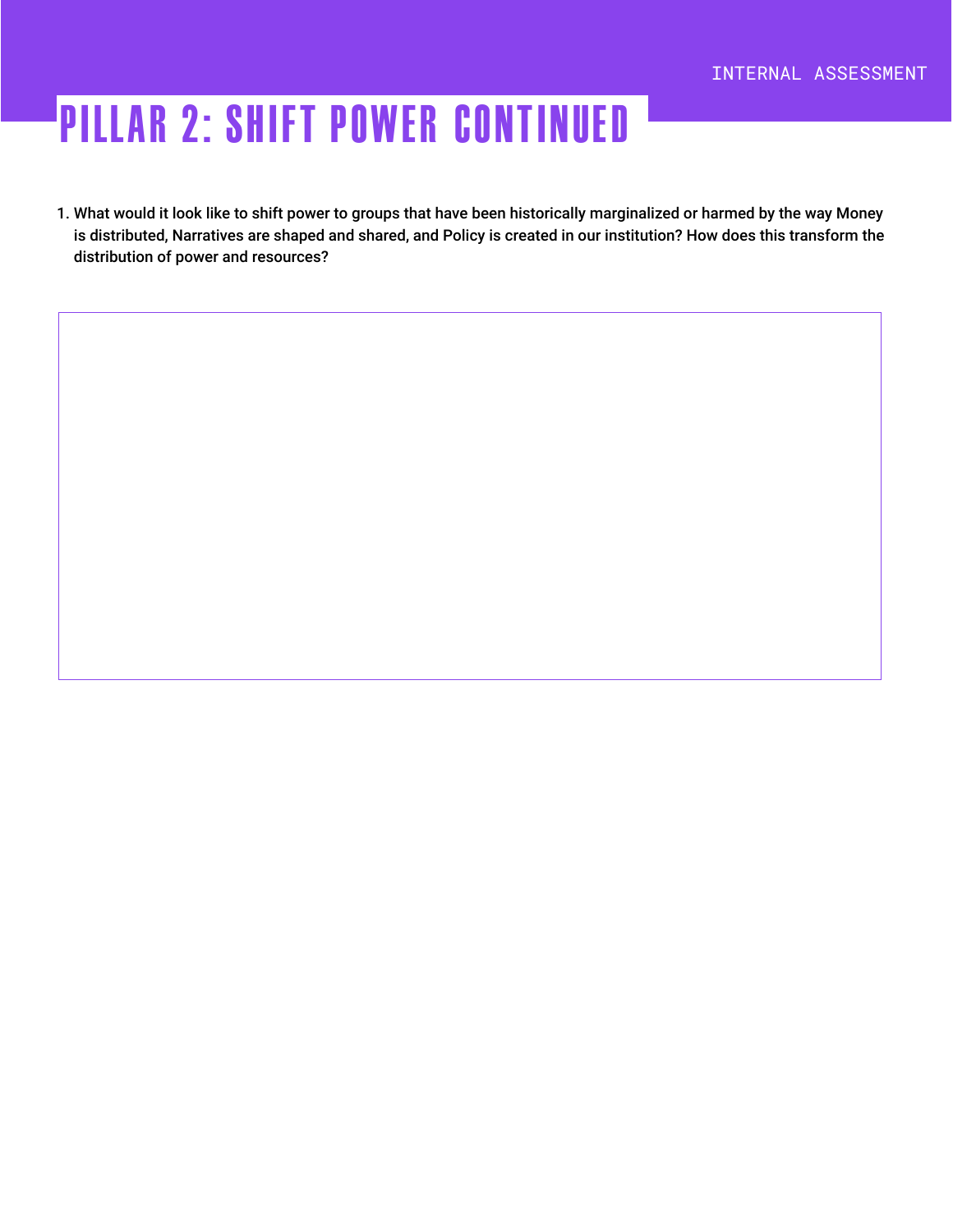## **JUST ACTION** Pillar 3: Embrace Accountability

Accountability, in the words of therapist and anti-violence activist Danica Bornstein, is about being responsible to yourself and those around you for your choices and the consequences of those choices. Accountability is a process that begins with acknowledging the history of harmful actions (or inactions) and the consequences of them. But it does not end there. True accountability requires repairing those harms and actively changing the mindsets, values, and behaviors so that those harms are not repeated.

While accountability is a process, being held accountable is more of a practice for which new organizational and individual muscles need to be built  $-$  like training for a marathon. Start by strengthening muscles around how you receive critical feedback by being intentional about how you show up, actively listen while holding tension, avoid defensiveness or shutting down, and then, most importantly, internalize and act on the feedback. Another important muscle is creating a feedback loop to those you are accountable to by reflecting back what you heard, what you acted on why, and what you didn't act on why. Let them know how and when you will follow up.

|                                                                                                                                                                                                                                                                      | Not yet<br>thinking<br>about this | Discussing<br>this | Have an<br>effort<br>under way | Somewhat<br>a regular<br>practice | Embedded<br>across our<br>organization |
|----------------------------------------------------------------------------------------------------------------------------------------------------------------------------------------------------------------------------------------------------------------------|-----------------------------------|--------------------|--------------------------------|-----------------------------------|----------------------------------------|
| Our organization's resource allocations<br>reflect our goals of reducing disparities/<br>disproportionality.                                                                                                                                                         |                                   |                    |                                |                                   |                                        |
| Our organization audits and restructures<br>all aspects of our organization to ensure<br>full participation of Black, Indigenous and<br>other people of color or racialized groups.                                                                                  |                                   |                    |                                |                                   |                                        |
| Our organization values and prioritizes<br>qualitative data equally with quantitative<br>data. Our organization prioritizes gather-<br>ing the perspectives and stories of those<br>whose voices have been historically ex-<br>cluded and impacted most prominently. |                                   |                    |                                |                                   |                                        |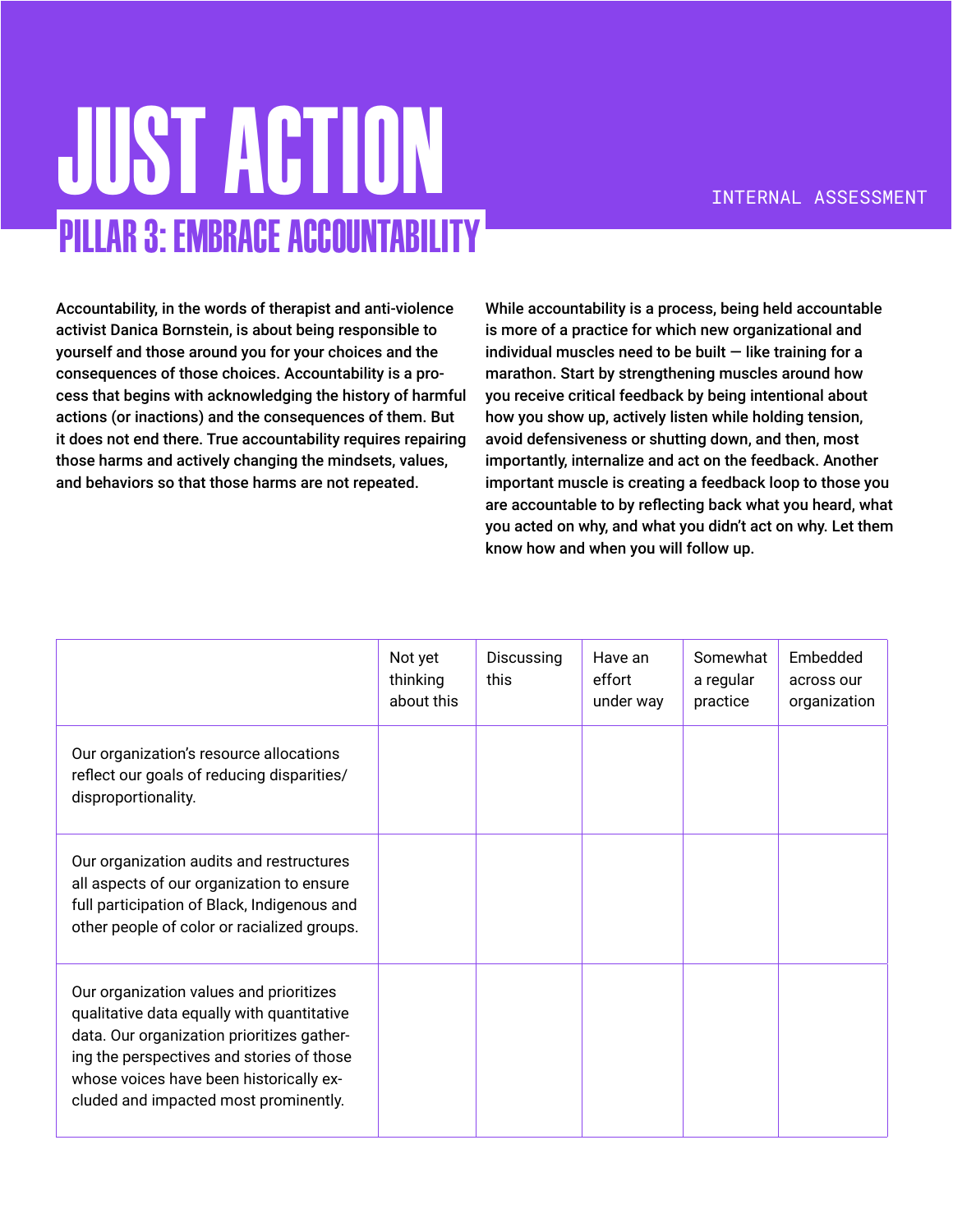### Pillar 3: Embrace Accountability continued

|                                                                                                                                                                                                                                                                                                              | Not yet<br>thinking<br>about this | Discussing<br>this | Have an<br>effort<br>under way | Somewhat<br>a regular<br>practice | Embedded<br>across our<br>organization |
|--------------------------------------------------------------------------------------------------------------------------------------------------------------------------------------------------------------------------------------------------------------------------------------------------------------|-----------------------------------|--------------------|--------------------------------|-----------------------------------|----------------------------------------|
| Results of our organization's investments<br>show a reduction in racial disparities/dis-<br>proportionality.                                                                                                                                                                                                 |                                   |                    |                                |                                   |                                        |
| Our organization's job descriptions include<br>community engagement responsibilities<br>and responsibilities for progress towards<br>racial equity.                                                                                                                                                          |                                   |                    |                                |                                   |                                        |
| Our organization co-establishes agree-<br>ments with our community and clearly<br>outlines what happens if we do not uphold<br>our agreement to the community.                                                                                                                                               |                                   |                    |                                |                                   |                                        |
| Annually, our organization evaluates and<br>produces a report on progress made to-<br>ward equity standards that is broken down<br>by race and publicly accessible/available.                                                                                                                                |                                   |                    |                                |                                   |                                        |
| Our organization assesses all staff's<br>experiences in the organization relative to<br>inclusivity, belonging, career progression,<br>etc., We intentionally address responses<br>across different groups that may not be<br>positive, making necessary shifts in our<br>culture, staffing, and engagement. |                                   |                    |                                |                                   |                                        |
| Our organization consistently seeks feed-<br>back on the organization's anti-racist and<br>equity approaches and reports out to the<br>public our progress towards racial equity.                                                                                                                            |                                   |                    |                                |                                   |                                        |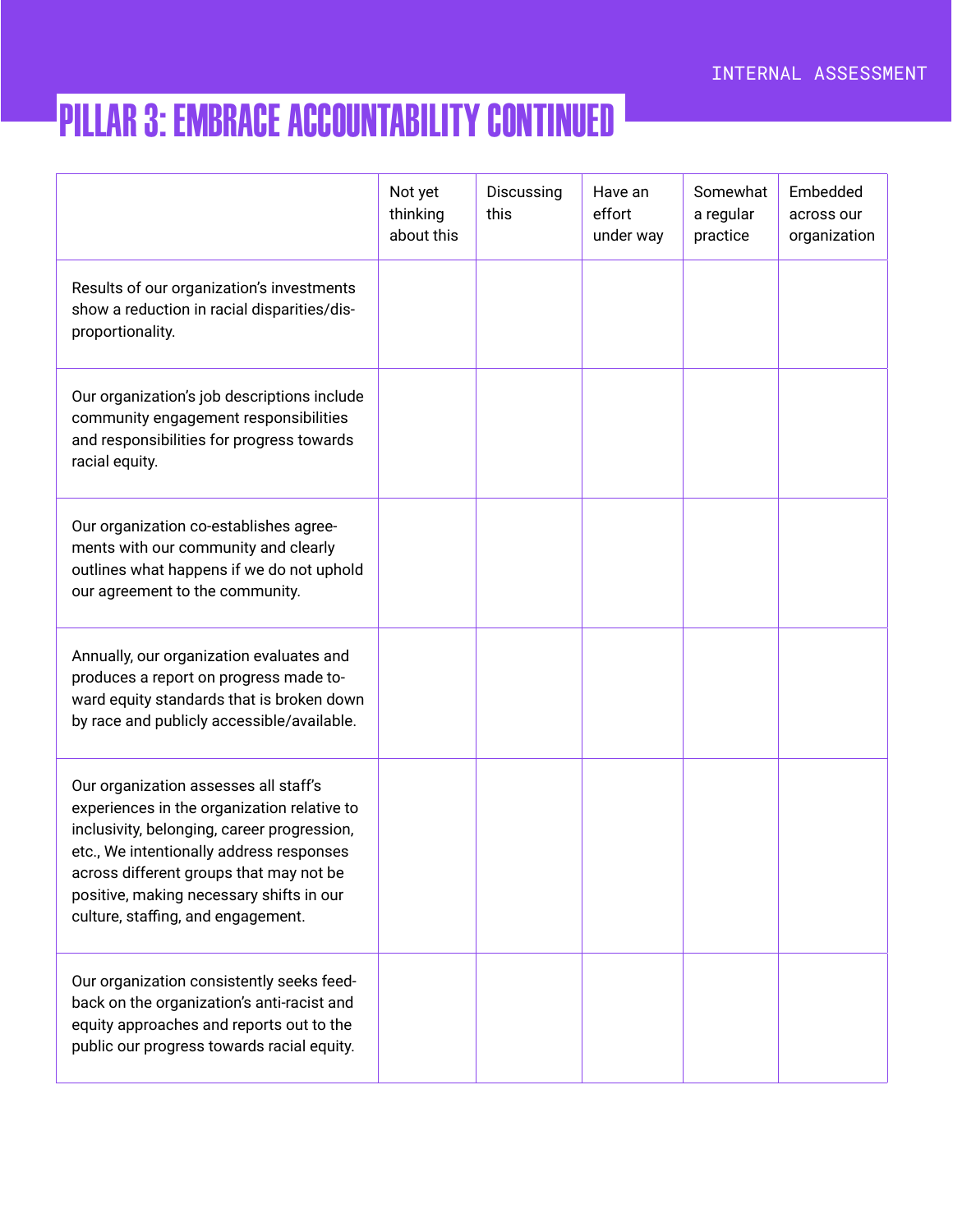### Pillar 3: Embrace Accountability continued

1. How do we set up systems of accountability that value numbers and narratives?